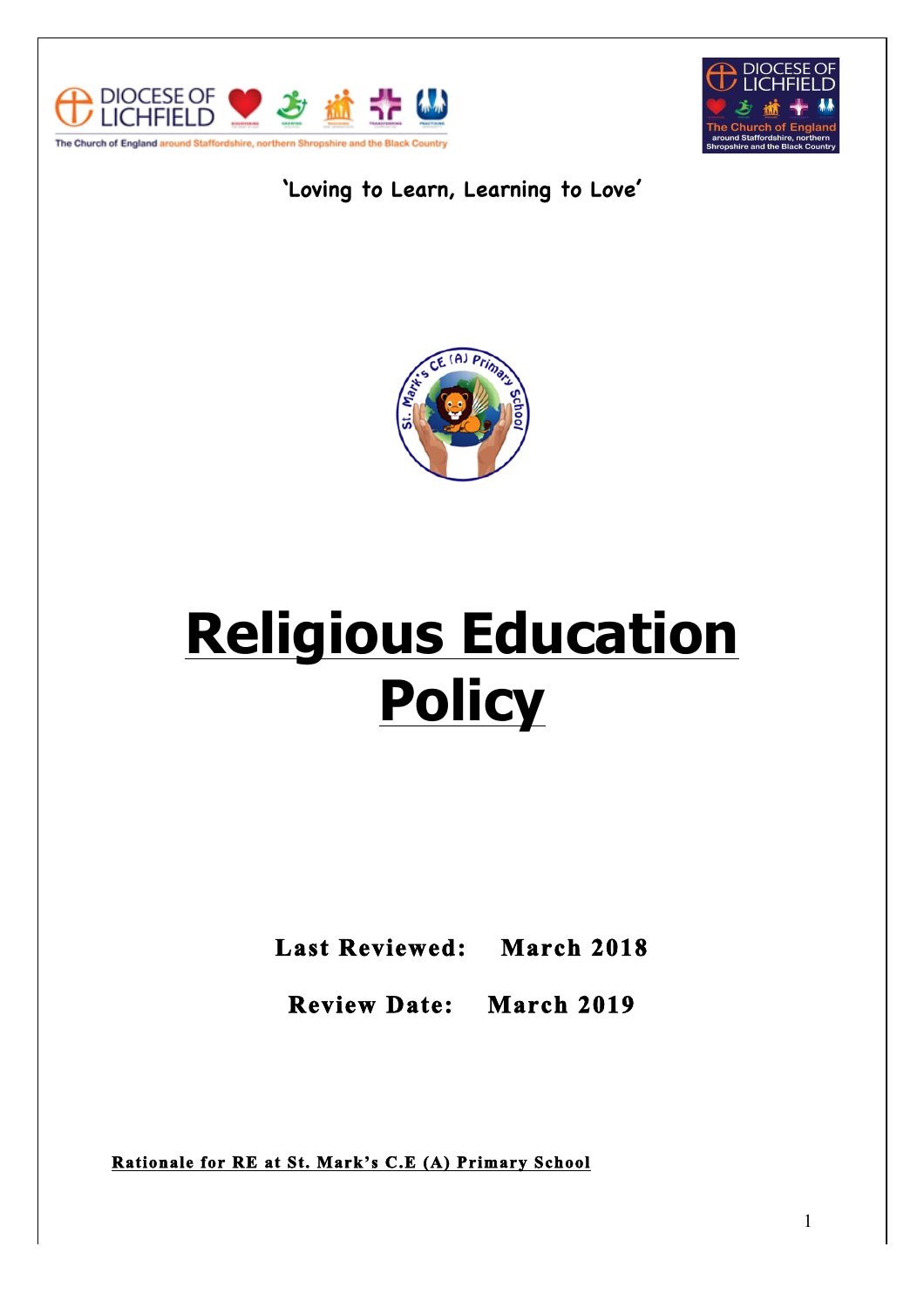

**Religious Education (RE) plays an important role in defining the school's** 



**distinctive Christian character. The subject is regarded as a core subject within the school's curriculum. It has a vital role in developing and deepening pupils understanding of Christianity, in all its forms, and fostering appreciation and understanding of other faith traditions.** 

**The Church of England document, 'Making a difference? A review of Religious Education in Church of England schools 2014' recommends that the RE curriculum in all schools should,**

> *"…….ensure it provides a more coherent, progressive and challenging approach to the teaching of Christianity within the context of the wider exploration of the diversity of religion and belief in the modern world"*

*"……explore ways of extending pupils' ability to think theologically and engage in theological enquiry as part of their learning in RE"*

#### **RE Statement of Entitlement**

**RE teaching at this school will be in line with the recommendations of the Statement of Entitlement for Church Schools, published by the Church of England Education Office (June 2016), see link below:**

**[https://www.churchofengland.org/media/1384868/re\\_statement\\_of\\_entitlement\\_2016.pdf](https://www.churchofengland.org/media/1384868/re_statement_of_entitlement_2016.pdf)**

**Christianity will, therefore, be no less than two thirds of RE curriculum time. The teaching of Christianity is core to the teaching of RE in this Church of England school. However as a Church school we have a duty to foster an accurate and increasing understanding of world religions and worldviews. As a result, pupils will gain greater insight into the world in which they are growing up. They will also learn to appreciate the faith of others and develop a deeper understanding of their own ideas and beliefs. These outcomes must contribute to harmonious relationships within and between communities, promoting social inclusion and combating prejudice and discrimination.**

# **The RE curriculum**

**RE teaching also follows the legal requirements of the Education Reform Act (1988), which places RE as part of the basic curriculum; a statutory subject which is an entitlement for all pupils. The school bases its RE provision on the decision made by the governing body, using the Lichfield Diocesan RE Guidelines, Understanding Christianity resources and other appropriate materials to enhance teaching and learning including the Stoke on Trent Locally Agreed Syllabus.**

**At least 5% of curriculum time will be dedicated to meeting explicitly RE objectives, although the subject may be taught across the curriculum when appropriate. Within this teaching allocation at least two thirds of subject content will be allocated to an exploration of the Christian faith, and the concepts, beliefs, teachings and practices that lie at its heart.**

#### **The aims of Religious Education in our school are:**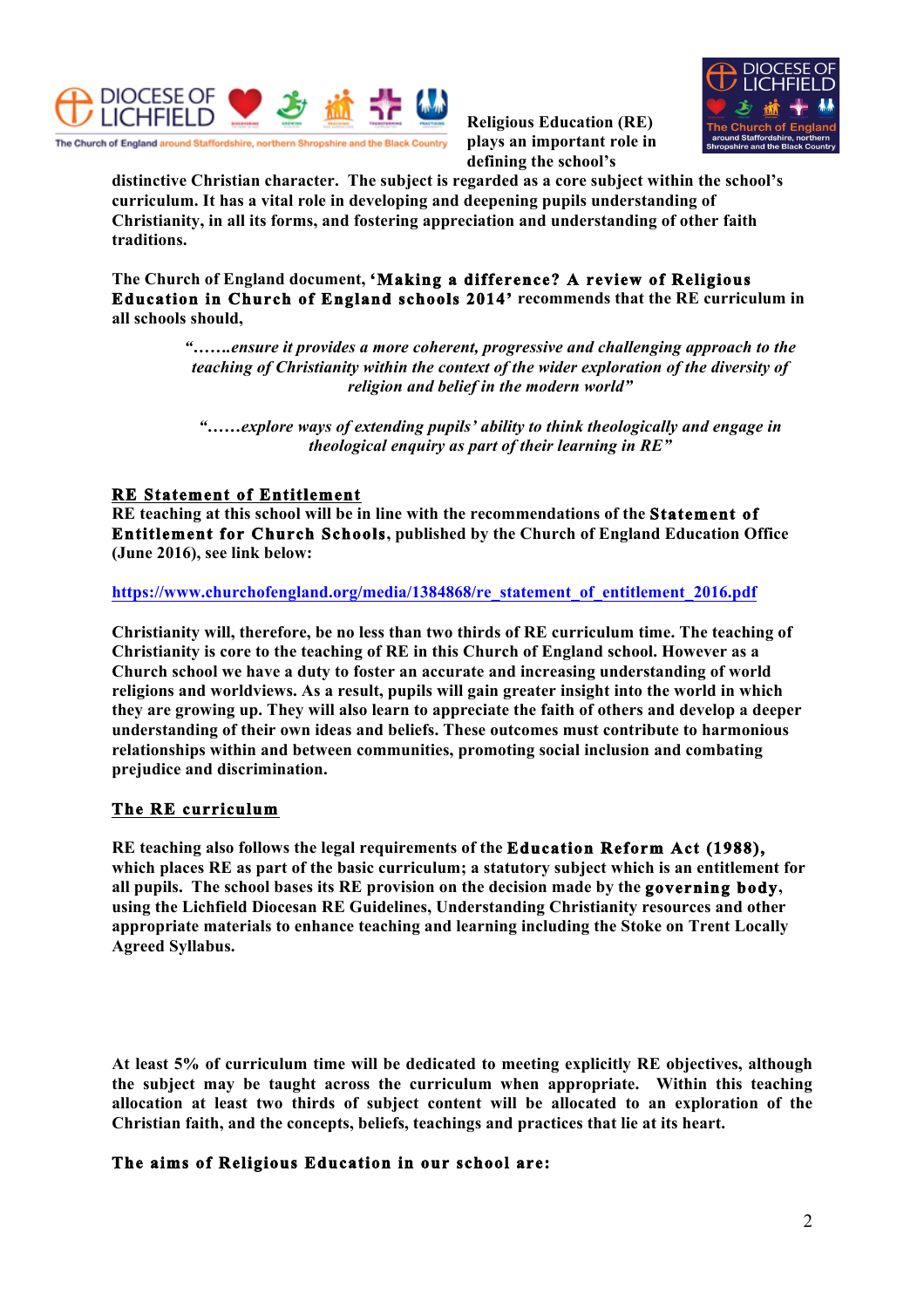

• **To enable pupils to** 



The Church of England around Staffordshire, northern Shropshire and the Black Country **know about and understand** 

**Christianity as a living faith that influences the lives of people worldwide and as the religion that has most shaped British culture and heritage.**

- **To enable pupils to know and understand about other major world religions and worldviews, their impact on society, culture and the wider world, enabling pupils to express ideas and insights.**
- **To enable pupils to develop knowledge and skills in making sense of religious texts and teachings and understanding their impact on the lives of believers.**
- **To develop pupils' abilities to connect, critically reflect upon, evaluate and apply their learning to their own growing understanding of religion and belief, of themselves, the world and human experience.**
- **To develop an understanding of religious faith as the search for and expression of truth, and so to consider important human questions, values and concerns.**
- **To nurture understanding, respect and open-mindedness and inspire lifelong engagement with the study of religions and beliefs.**

#### **The outcomes for pupils at the end of their time in our school are that they are able to:**

- **Compare and contrast the key beliefs and practices of the religions studied and show how they are connected to believers' lives**
- **Describe different aspects of belonging to a religion – symbol, story, festival, belief, faith in action, ritual, worship**
- **Express religious beliefs and ideas with the appropriate language, vocabulary and terminology and describe what they mean**
- **Ask questions sensitively about the lives of believers and suggest appropriate answers**
- **Reflect on the decisions people make – including believers – and suggest possible outcomes**
- **Compare their own experience and identity with others – including believers**
- **Reflect and empathise with the big questions of life, suggesting some answers / insights**
- **Be confident to explore their own spirituality and search for truth**
- **Value the religious journey of faith**
- **Develop pupils' ability to interpret and appreciate religious imagery and expression**

#### **Spiritual, moral, social and cultural development (SMSC)**

**In addition the subject contributes to other areas of education and human experience and plays an important part of the wider programme of spiritual, moral, social and cultural (SMSC) development.**

| <b>Spiritual</b> | Widening pupils' vision of themselves and their own experience, within the |
|------------------|----------------------------------------------------------------------------|
|                  | context of a growing awareness and understanding of God.                   |
| Moral            | helping each pupil develop their own informed values                       |
| Social           | helping pupils understand some major forces shaping the values of our      |
|                  | society                                                                    |
| Cultural         | aiding pupils in exploring aspects of their own cultural heritage, and     |
|                  | developing positive attitudes towards diversity.                           |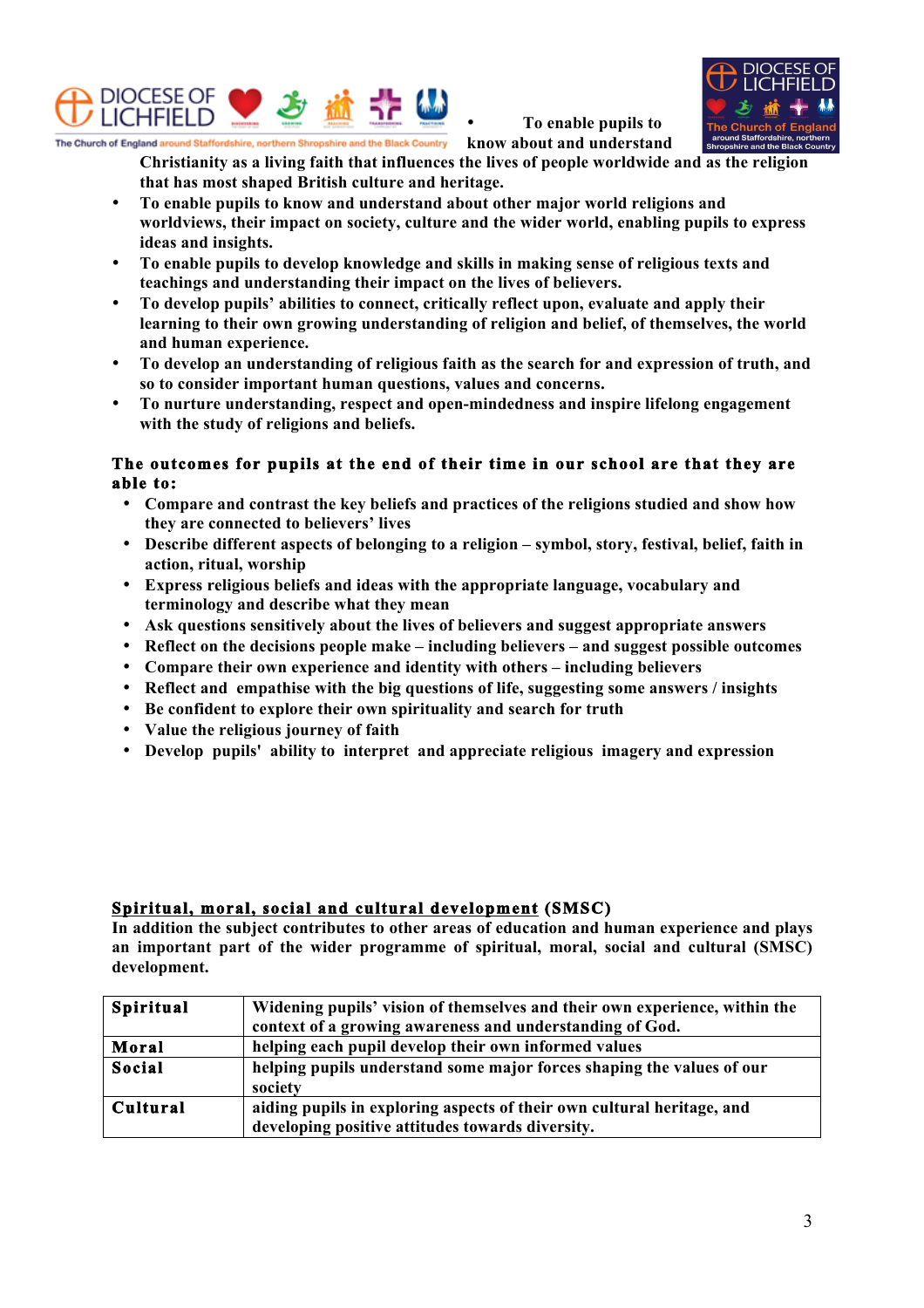

**Additional links will be found across the curriculum especially with personal,** 



**social, health and citizenship education (PSHCE) and British values. RE can also make a positive contribution to enhancing creativity and enjoyment and ensure the well-being of all pupils.**

#### **The management of RE**

**RE is given equal status with other core subjects in staffing, responsibility and resourcing. Pupil achievement in RE should equal or be better than comparable subjects.**

**As a church school we recognise that it should be a priority to build up staff expertise in RE.**

**The RE subject leader is responsible for:**

- **producing a scheme of work for the school**
- **supporting colleagues in the detailed planning and delivery of RE provision**
- **ensuring Religious Education has status within the school**
- **keeping in touch with subject developments and disseminating information as appropriate**
- **auditing and recording current resources, supplementing resource provision when money is available and disseminating this information to staff**
- **undertaking personal development and subject training and ensuring provision for staff INSET**
- **monitoring RE provision, practice and outcomes**
- **ensuring assessment strategies are in place in line with the Agreed Syllabus**
- **creating the RE Development Plan and ensuring its regular review**
- **accountability for RE standards in the school**
- **meet with member of the Diocesan RE advisory team when possible**

#### **Right to withdrawal - see appendix**

**At St. Mark's C.E (A) Primary School we wish to be an inclusive community but recognise that parents have the legal right to withdraw their children from religious education or collective worship on the grounds of conscience, without giving a reason. Parents wishing to exercise this right are asked to write to the Executive Headteacher who will then invite the parents into school to discuss their concerns, clarify the nature of the RE and worship provided by the school and set out the options open to the parents as set out in education law. However, the right of withdrawal does not extend to other areas of the curriculum when, as may happen on occasion, spontaneous questions on religious matters are raised by pupils or there are issues related to religion that arise in other subjects.** 

# **Current RE practice and principles Teaching and Learning**

Every class teacher will teach R.E. Sensitivity is paramount in the teaching of this subject.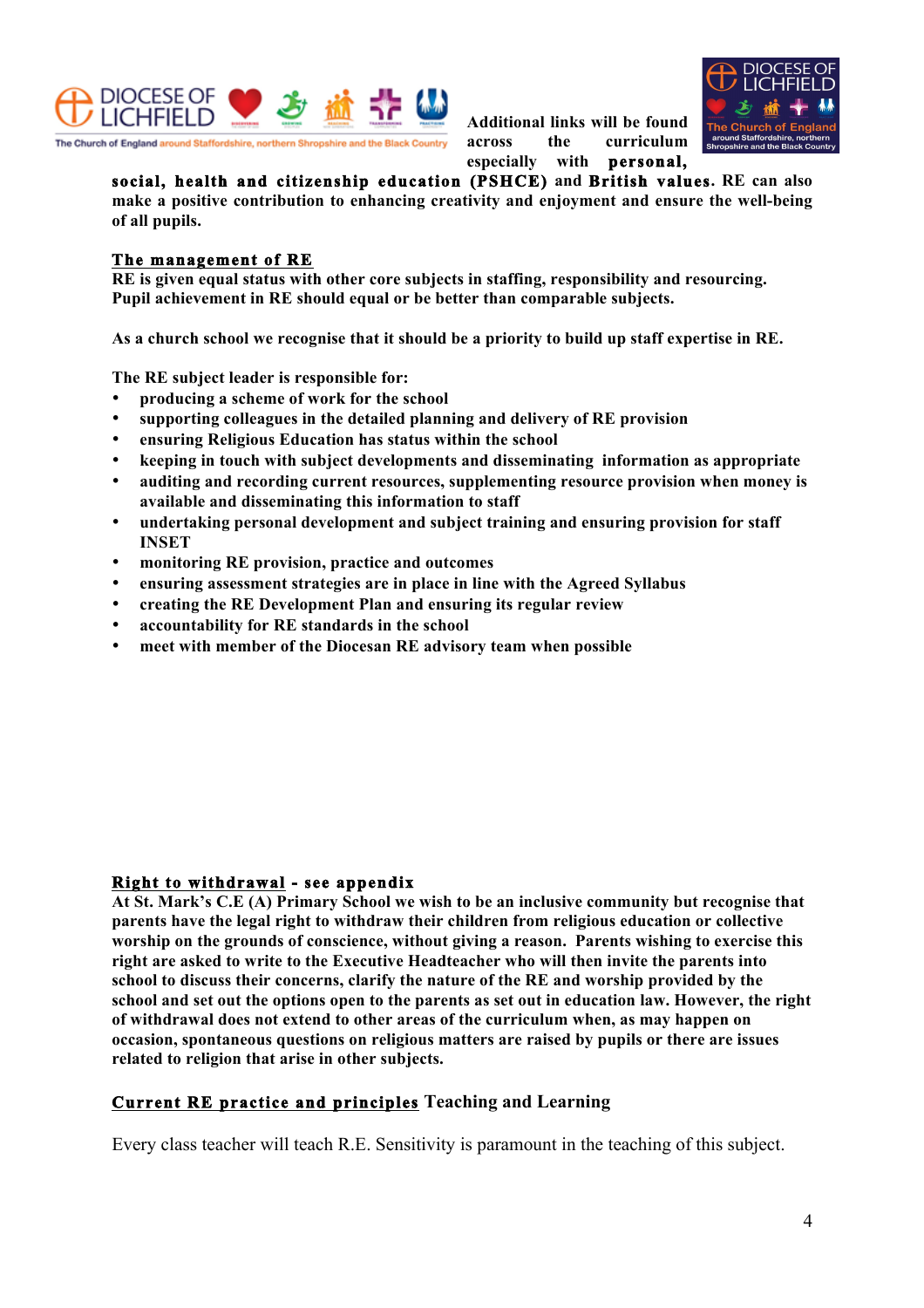

Teachers may share personal convictions but this will not



take precedence over their professional role. Teachers and children will explore new ground together.

A wide variety of methods will be employed.

- An atmosphere which stimulates enquiry will be provided.
- Children will be allowed to question things and to express themselves with confidence.
- Children will be presented with challenging tasks.
- Children will have the opportunity to investigate the religious belief and practice of the Christian faith and aspects of other world religions, including Islam and Hinduism.

Teachers will make use of visits, drama, film and multi-media, discussion, story-telling, display, posters, artefacts, visits to places of worship and visiting speakers from various faith communities whenever appropriate. All visits will be checked against the requirements specified in the educational visits procedure. Assessment

Assessment will be based on teachers' professional judgement of classroom work. Assessment for learning will take place during each lesson and inform planning. Summative assessment should take place at the end of each unit of work, usually half termly. Staff will report verbally to parents on pupil progress during parent consultation evenings and in writing each Summer Term.

Inclusion

R.E. will be taught with reference to the needs of all groups of children and the specific needs of individual children as appropriate. These include those with Special Educational Needs and/or disabilities, the more able and talented and those in the early stages of learning English.

# **Equal Opportunities**

In the teaching of R.E. we will ensure that all pupils are given access to the full range of experiences.

# **Monitoring and Evaluation**

Monitoring will follow the school policy and timetable and may include lesson observations, book scrutiny and pupil discussions.

# **Implementation**

The R.E. Leader, under the guidance of the Executive Head Teacher and Head of School, will ensure that all staff implement the policy.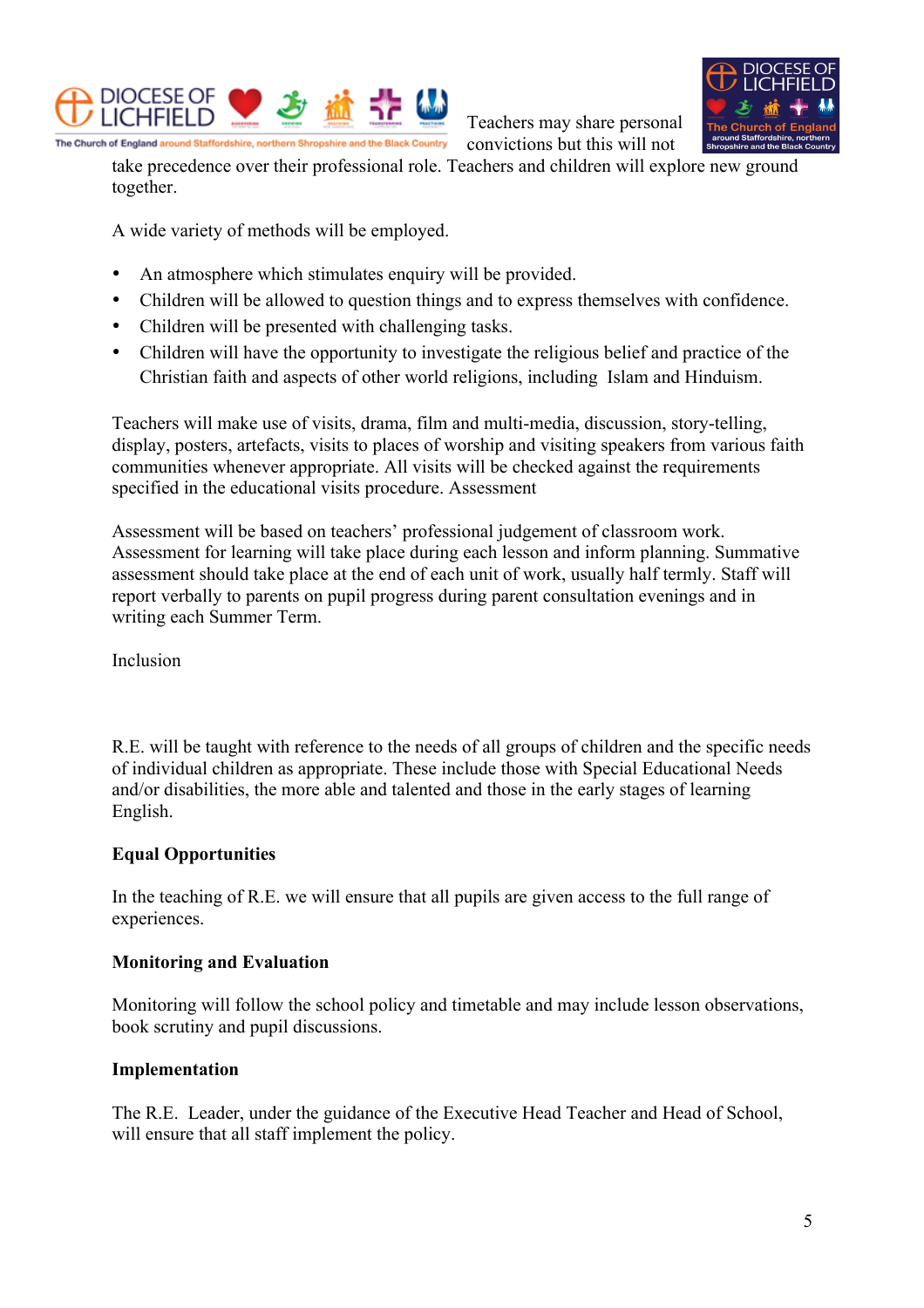



The R.E. Leader will report back to the Executive Head

Teacher, Head of School, Governing Body and SLT. The effectiveness of this policy will be reviewed annually

# **Approved and signed by**

| <b>Executive Headteacher</b> |  |
|------------------------------|--|
|                              |  |
| $\cdots$                     |  |
|                              |  |
| Chair of                     |  |
|                              |  |
|                              |  |

**………………………………**

#### **Appendix**

**Guidance for schools and academies on the right to withdrawal from Religious Education March 2017** 

# **Religious Education**

**The government guidance** *Religious Education in English schools: Nonstatutory guidance 2010* **states that:**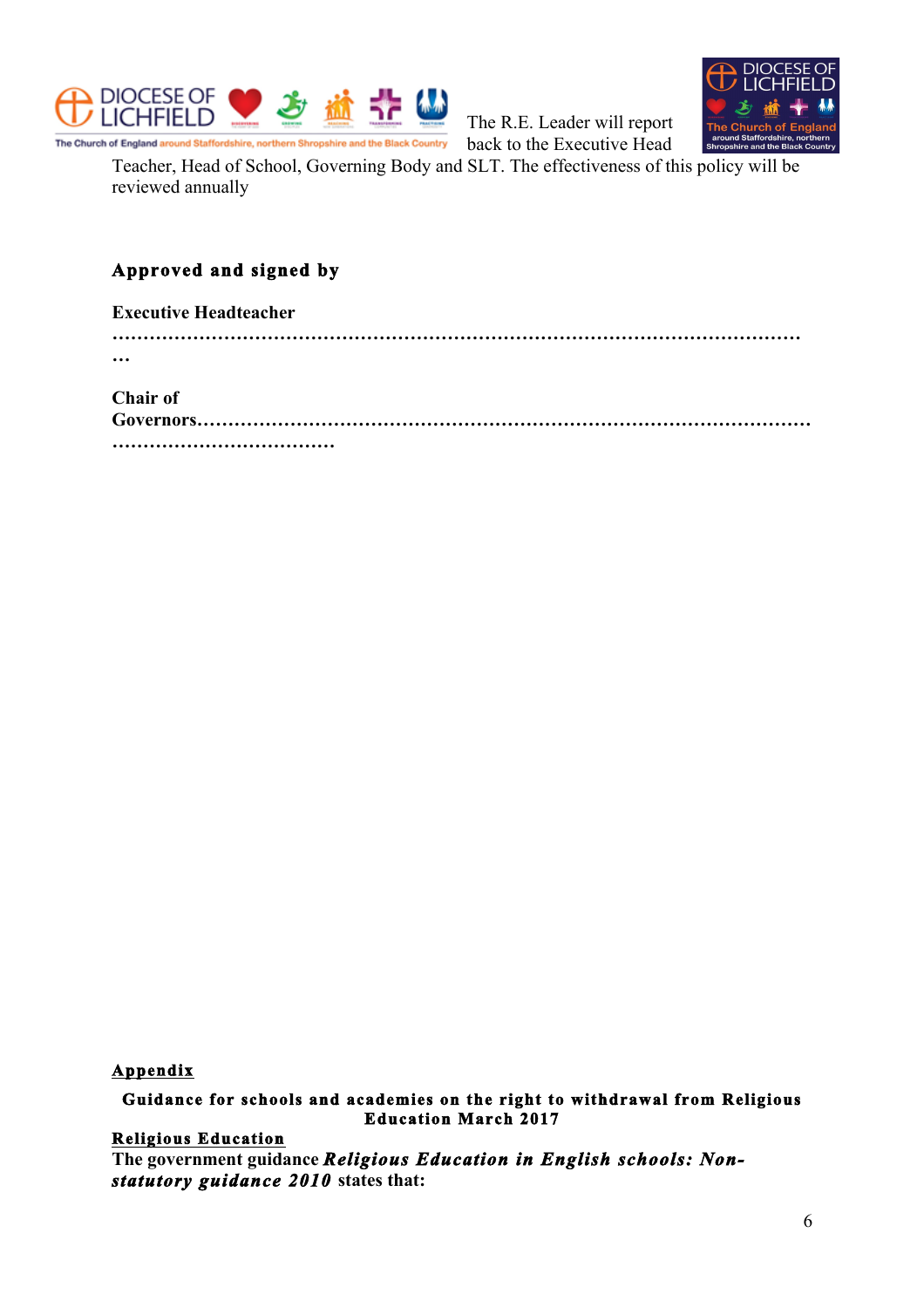



*Every maintained school in England must provide a basic curriculum (RE, sex education and the National Curriculum). This includes provision for RE for all registered pupils at the school (including those in the sixth form), except for those withdraws by their parents (or withdrawing themselves if they are aged 18 or over)* 

**In voluntary controlled schools and academies, religious education must be provided in accordance with the local Agreed Syllabus provided by the SACRE (Standing Advisory Council for Religious Education) of the local authority in which the school is situated.** 

**In voluntary aided schools and academies, the decision on the content of religious education rests with the Governing Body, and should be in line with the Trust Deeds of the school.**

**In all forms of church school, the religious education provided should contribute to the Christian character of the school, and this is in aspect of the school's work which is subject to the** *Statutory Inspection of Anglican and Methodist Schools (SIAMS),* **whether VC, VA or academy.** 

**Parents have the legal right to withdraw their children form religious education on the grounds of conscience. However,** *the right of withdrawal does not extend to other areas of the curriculum when, as may happen on occasion, spontaneous questions on religious matters are raised by pupils or there are issues related to religion that arise in other subjects such as history or citizenship. (Non-statutory Guidance 2010)* 

**Any parent considering withdrawal must contact the Headteacher / Principal to discuss any concerns relating to the policy, provision and practice of religious education at the school.**

# **Managing the Right of Withdrawal**

**It is important that the school makes clear on its website and through other forms of communication, the RE syllabus being taught in school. There needs to be a clear understanding of the relevance of the RE curriculum and how it respects pupils own beliefs. It is good practice to review requests to withdraw from RE and collective worship annually.**

**Consideration needs to be given to:**

- **Whether the parents wish their children to be withdrawn from the whole of the subject or specific parts of it.**
- **Parents can withdraw their child from a specific activity, such as a visit to a place of worship, and not withdraw their child from the remainder of the RE.**